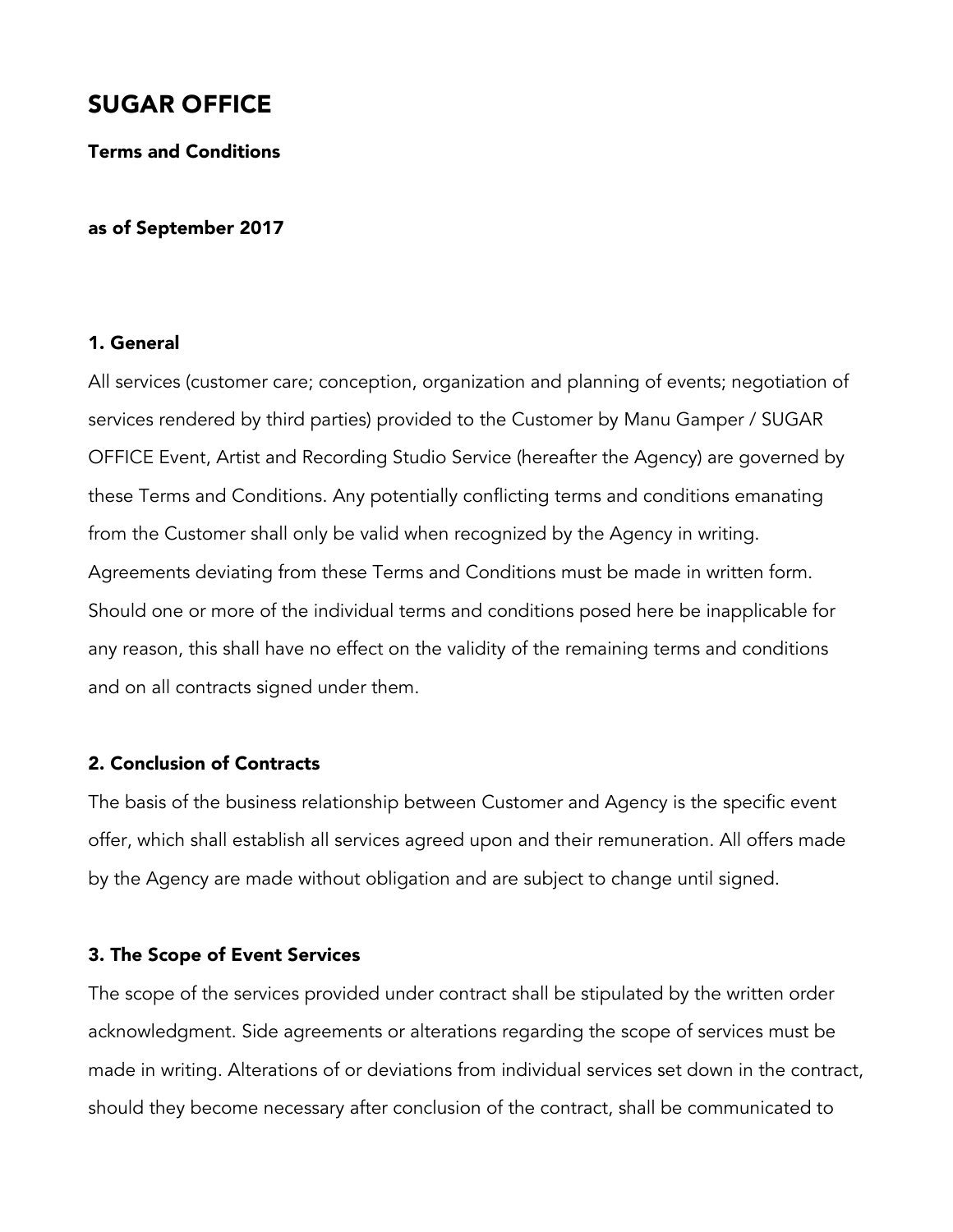the Customer by the Agency without delay. Insofar as the agreement made in the contract is not or is negligibly affected by such alteration or deviation, no right of cancellation shall be derived from it by the Customer. The Agency reserves the right, in coordination with the Customer, to alter parts of the event program in deviation from the service description. In cases in which the Agency concludes any contract with a third party to realize an event, such contract is concluded in the name of and with the limited power of attorney of the Customer. This applies to the conclusion of contracts with artists and other third parties.

#### 4. Event Services and Agency Fees

Insofar as no other agreement is made, the Agency is entitled to remuneration for each individual service as soon as it has been provided. To cover its expenses, the Agency reserves the right to demand up to 70% of its total fee in advance. Cost estimates made by the Agency are nonbinding.

## 5. Presentation

If, after making an informational presentation of its services to a potential customer, the Agency receives no order for services, all of the Agency's services, and particularly their content, remain the exclusive property of the Agency. The potential customer has no right to make use of these in any form whatsoever.

#### 6. Intellectual Property Rights and Copyright Protection

All services of the Agency (e.g. ideas, concepts for events etc.), in whole or in part, shall remain the sole property of the Agency. In paying fees to the Agency, the Customer shall acquire only a limited right of use for the specific purpose agreed upon. Excepting cases in which the Agency specifically agrees otherwise, the services of the Agency are made available to the Customer solely for the duration of the contract and for the Customer's own use. Alterations by the Customer to services provided by the Agency are only admissible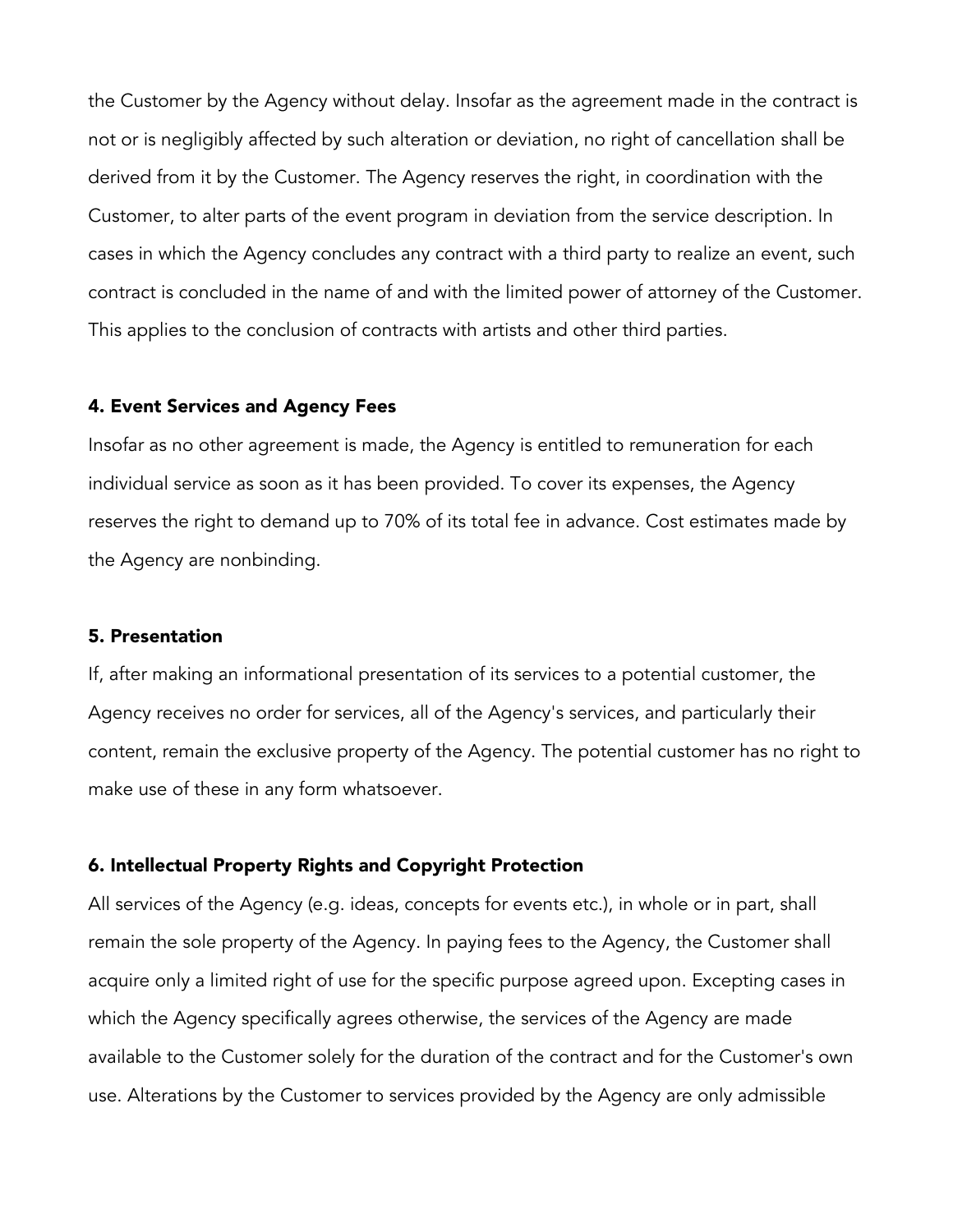with the express consent of the Agency and – insofar as the services are protected by copyright – the copyright owner. For uses of services provided by the Agency exceeding their contractually specified purpose or scope – regardless of whether these services are protected by copyright – the Customer must obtain the consent of the Agency. In such cases the Agency and the copyright holder are entitled to collect separate remuneration from the Customer.

## 7. Termination of Contracts

The customer principally retains the right to terminate contracts with the Agency at any time. Premature termination of the contractual relationship, however, nonetheless obligates the Customer to pay to the Agency its fees as specified in the contractual agreement, or at least to remunerate the Agency's preparatory services as follows:

*Termination up to 3 months before the event date specified = 50% of the agreed fee Termination up to 6 weeks before the event date specified = 80% of the agreed fee Termination up to 4 weeks before the event date specified = 100% of the agreed fee*

These conditions relate particularly to advance payments made to artists booked by the Agency, who at the time of contract conclusion are under contract with the Agency. Hereby the right of extraordinary termination shall remain in principle unaffected for each party. In particular, this right shall be retained by the Agency in cases in which the Customer has failed to pay an agreed fee by its due date.

### 8. Liability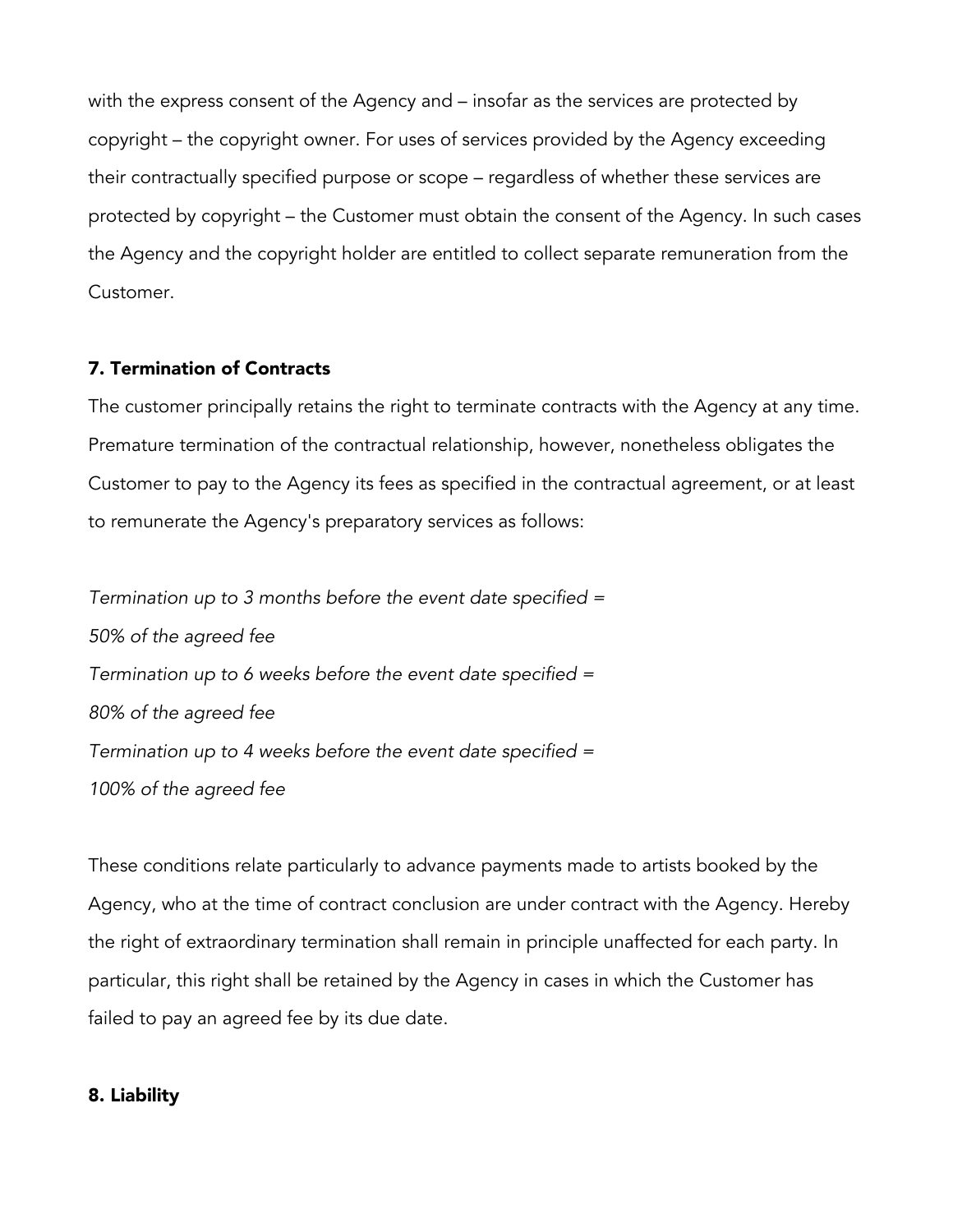The Agency commits itself to the careful selection, preparation and supervision of its service provider(s) with the due diligence of prudent business practice. The liability of the Agency extends exclusively to the written agreements of the contractual parties. Any and all claims that are not expressly conceded therein – including claims for damages, regardless of their legal ground – are excluded, excepting that they derive from in an intentional or grossly negligent breach of contract by the Agency, its legal representative or its vicarious agent. Furthermore, the contractual parties agree that the damage liability of the Agency, regardless of legal ground, shall be limited to the sum of the Agency's agreed fee. The Customer (event organizer) is obligated to procure proper event liability insurance.

## 9. Payment

Invoices issued by the Agency are due net immediately upon receipt. In the case of belated payment (30 days), interest for delayed payment of 8% p.a. shall be due. The Customer may only exercise a right of retention when obligations to the Agency are offset by legally effective or undisputed counterclaims.

## 10. Guarantee and Liability

Should the Customer raise any complaints against the Agency, these must be made immediately (within three working days of the service provided) in written form. In cases in which the complaint is justified and promptly made, the Customer is entitled to make damage claims. The contractual parties agree that the damage liability of the Agency, regardless of legal ground, shall be limited to the sum of the Agency's agreed fee. Further damage claims by the Customer, particularly deriving from impossibility of performance, positive violation of contractual duty, culpa in contrahendo, deficient or incomplete service or tortious conduct, are excluded insofar as they are not intentional or grossly negligent on the part of the Agency.